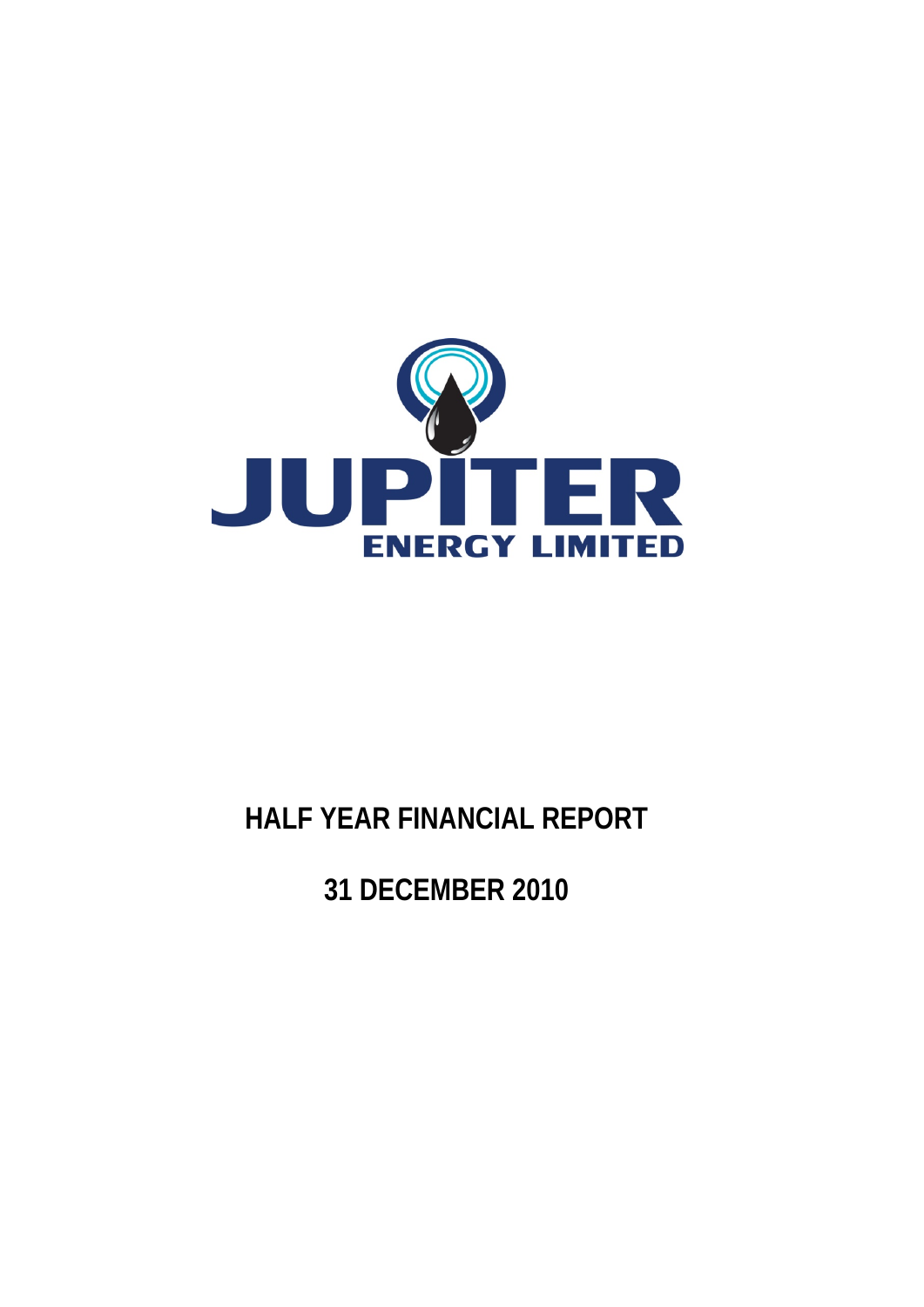# **CORPORATE DIRECTORY**

#### **Directors and Officers**

*Geoff Gander Executive Chairman/CEO* 

*Alastair Beardsall Non-Executive Director* 

*Baltabek Kuandykov Non-Executive Director* 

*Scott Mison Executive Director/Company Secretary* 

#### **Principal and Registered Office**

Level 2, 28 Kings Park Road PO Box 1282 West Perth West Perth Western Australia 6005 Western Australia 6872

| Telephone | +61 8 9322 8222           |
|-----------|---------------------------|
| Facsimile | +61 8 9322 8244           |
| Fmail     | info@jupiterenergy.com.au |
| Website   | www.jupiterenergy.com.au  |
|           |                           |

#### **Auditors**

Ernst & Young 11 Mounts Bay Road Perth, Western Australia 6000

Telephone +61 8 9429 2222 Facsimile +61 8 9429 2436

#### **Bankers**

National Australia Bank Limited Perth Central Business Banking Centre UB13.03, 100 St Georges Terrace Perth WA 6000

#### **Share Registry**

Computershare Investor Services Pty Ltd Level 2, 45 St George's Terrace Perth, Western Australia 6000

Telephone 1300 557 010 (within Australia) +61 3 9415 4000 (outside Australia) Facsimile +61 8 9323 2033<br>Website www.computersh www.computershare.com

#### **ASX Code**

Jupiter Energy Limited shares are listed on the Australian Securities Exchange under the code JPR.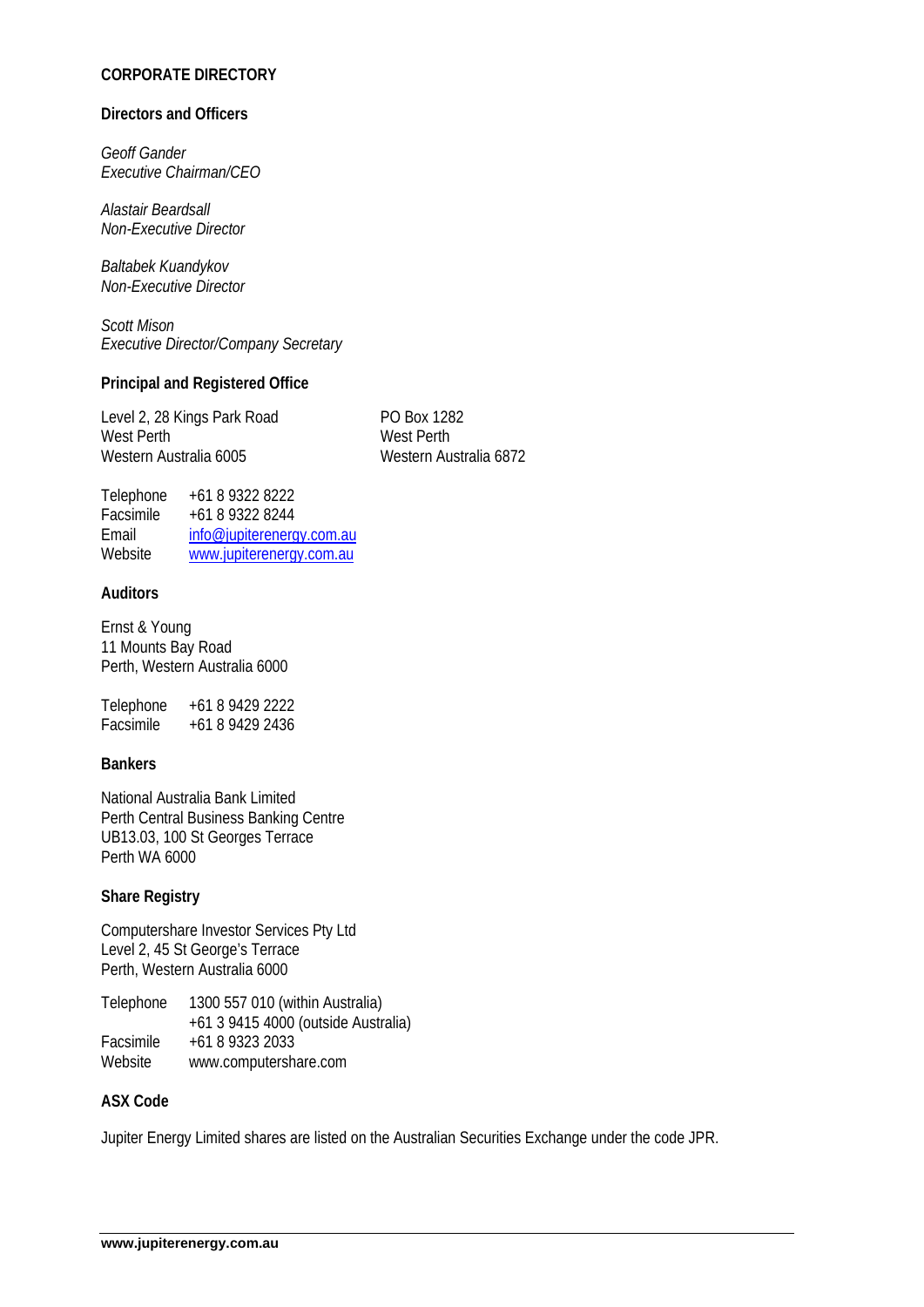# **DIRECTORS' REPORT**

Your directors submit the financial report of the consolidated entity for the half-year ended 31 December 2010.

#### **Directors**

The names of directors who held office during or since the end of the half-year:

**Directorship** 

| Mr Geoff Gander       | Appointed Director 27 January 2005 |
|-----------------------|------------------------------------|
| Mr Alastair Beardsall | Appointed Director 5 October 2010  |
| Mr Baltabek Kuandykov | Appointed Director 5 October 2010  |
| Mr Scott Mison        | Appointed Director 31 January 2011 |
| Mr David Thorpe       | Resigned 31 January 2011           |
| Mr Erkin Svanbayev    | Resigned 5 October 2010            |
| Mr Andrew Childs      | Resigned 5 October 2010            |

The directors have been in office since the beginning of the period unless otherwise stated.

#### **Review of Operations**

This review covers the 6 months from 1 July 2010 to 31 December 2010 and includes any significant events that have occurred between 1 January 2011 and the release date of this report.

#### **Operating Results**

The consolidated loss for the period after income tax was \$3,248,349 (2009:\$2,107,123).

#### **Review of Financial Condition**

At the end of December 2010, cash levels were \$8,972,820 (2009:\$1,291,182). Assets increased to \$34,412,938 (2009: \$25,123,251) and equity increased to \$33,083,486 (2009: \$23,396,805).

This financial year has, to date, been transformational for Jupiter Energy Limited (JPR and/or the Company). After having made a commercial discovery with its first new well on Block 31, JPR encountered both operational challenges and difficult capital market conditions. A decision was made by the Board during this period to seek a new cornerstone investor that would bring not only working capital to JPR but also specific industry and in country expertise, at both Board and Operational levels.

#### **Cornerstone Investor:**

Discussions were held with a range of interested parties and in August 2010 the Company announced that the Waterford Group (Waterford) had agreed to work with JPR to raise \$16.67m (before costs) with Waterford taking a material equity stake in the Company.

By the end of September 2010, the Company had successfully completed the raising that was made up of several components including an initial placement to Waterford, a further placement to Waterford and Soyuzneftegas Limited post approval by shareholders at a General Meeting held on 21 September 2010 and, finally, the completion of a fully underwritten Rights Issue.

The acceptance rate of the Rights Issue, after taking into account the allocation to overseas shareholders via the shortfall process, was approximately 58%. The remaining shortfall was taken up by the underwriter (the Waterford Group) meaning that Waterford ultimately took an overall ~27% equity stake in the Company.

Waterford was formed in 1995 as a financing boutique and a portfolio manager for 3rd party assets and today is a substantial investor of its own funds, actively investing in fledgling and start-up companies and those looking for development capital. Waterford's primary focus is the resource sector. Waterford will establish long term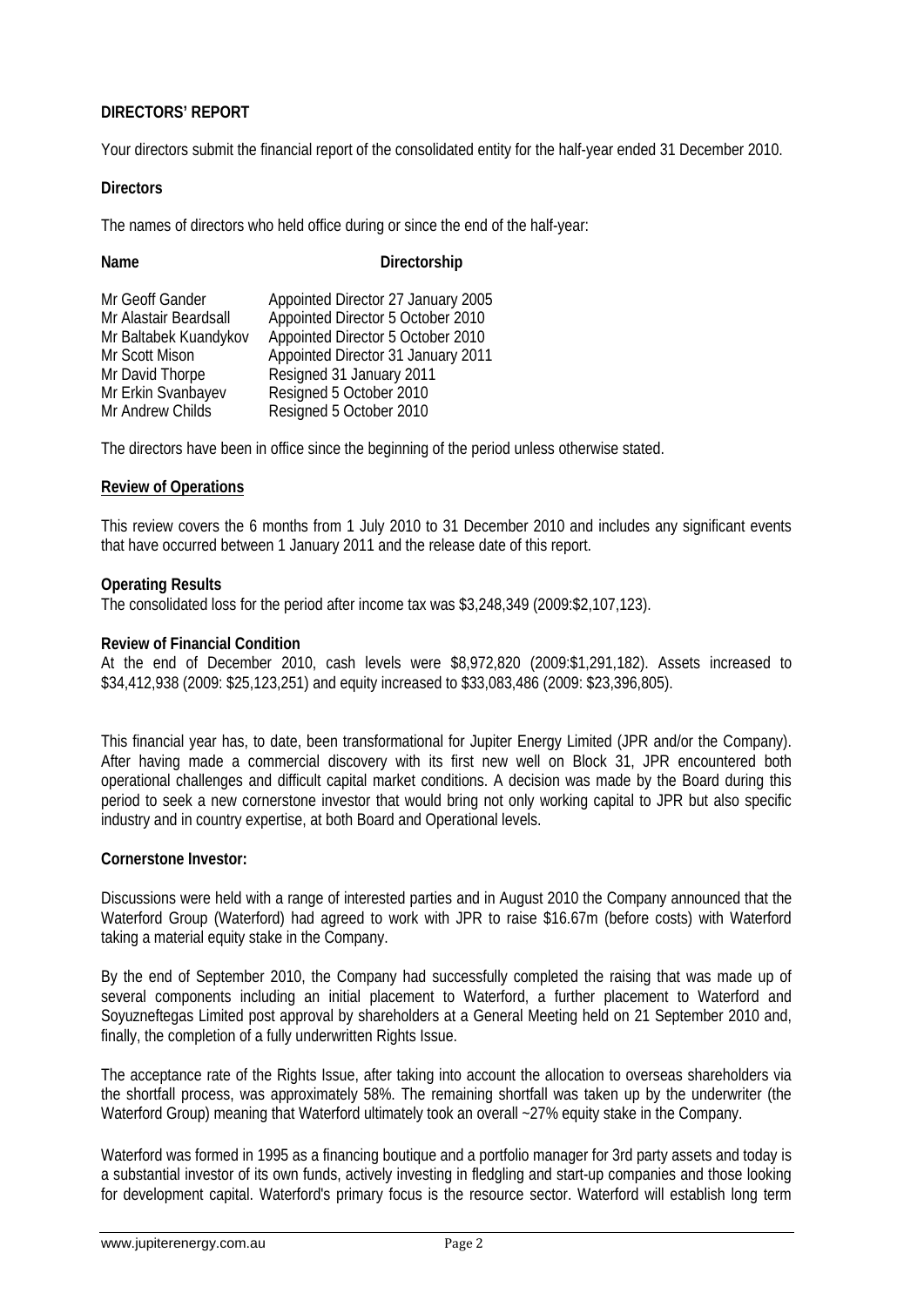relationships with companies and, if required, offer its active assistance for projects, particularly at critical points of their development.

Since its incorporation, Waterford has been successful in raising finance, managing asset portfolios and directly investing in countries within the Former Soviet Union (including Kazakhstan), the Middle East and South America; primarily in the oil & gas upstream sector and gold exploration and production. Waterford has been an investor in many publically traded companies, including Dana Petroleum Plc (LSE), Sibir Energy Plc (LSE:AIM), Nobel Resources Plc (Ireland), Vanguard Petroleum (Australia), EuroSov Petroleum Plc (LSE), Anglo-Siberian Oil Plc (LSE:AIM), First Calgary Petroleum Ltd (TSX & LSE:AIM), Emerald Energy Plc (LSE) and Thistle Mining Corporation (TSX). Waterford's current investments include Petroceltic International Plc (LSE:AIM), Sterling Energy Plc (LSE:AIM), Aladdin Oil & Gas (Norway), Jupiter Energy Limited (ASX) and a number of unlisted investments.

#### **Corporate Changes:**

Concurrent with welcoming Waterford as a substantial shareholder, the JPR Board was changed. Alastair Beardsall and Baltabek Kuandykov joined the Board on 5 October 2010 and Andrew Childs and Erkin Svanbayev resigned on the same day.

In early October 2010, the Company began the consolidation of its Kazakhstan operations and business functions into one location in Aktau. The key goal was to ensure the growing Kazakh operation became an integrated business organisation. The Aktau office had previously focussed on Operations whilst the Almaty office had been responsible for Finance, Administration, Legal and Geoscience.

The consolidation into Aktau was completed on 30 November 2010 and as part of the consolidation process, the Company strengthened the Aktau Management team with the hiring of a Chief Financial Manager, a Legal and Procurement Manager and a Chief Geologist.

The Company maintains a representative presence in Almaty where Erkin Svanbayev continues to act as a Consultant to the Company focussed on Government relations and assisting with planning for oil exports.

In January 2011 the Company completed the strengthening of the senior management with Henry Wolski joining the Company as Senior Vice President of Jupiter Energy (Kazakhstan) based full time in Aktau. Henry is a 30 year veteran of the oil & gas industry and has spent most of the past 20 years working in Russia and Kazakhstan. A Canadian citizen, he speaks fluent Russian and brings with him broad experience of large scale projects with specific focus in drilling, completion and workover programming and supervision, production and reservoir management as well as considerable expertise in management, supervision and design of hydraulic fracturing and acidizing stimulation operations.

In January 2011, the Company also announced that Executive Chairman Geoff Gander was relocating to the United Kingdom as part of the Company's strategy to broaden the shareholder base and to advance plans for a potential dual listing of JPR shares on the Alternative Investment Market (AIM) during 2011.

Managing Director David Thorpe elected not to relocate to the United Kingdom and left JPR on 31 January 2011. Scott Mison, the Company's Company Secretary and Accountant, joined the Board as a Director and Henry Wolski has assumed David's responsibilities for day to day operations in Kazakhstan.

In terms of drilling operations, the primary focus over the period has been the drilling of JPR's 2010 commitment well (J-52).

#### **J-52 Well:**

The J-52 well reached a total depth of 3152m on 27 December 2010, 54 days after it was spud; open-hole logs were run, the well was cased and suspended and the drilling rig demobilised. Operational progress and geological results were consistent with the Company's drilling plans and well prognosis. The Company is pleased to report there were no safety incidents during the drilling operation.

Both hydrocarbon shows while drilling and interpretation of the open-hole logs indicated movable hydrocarbons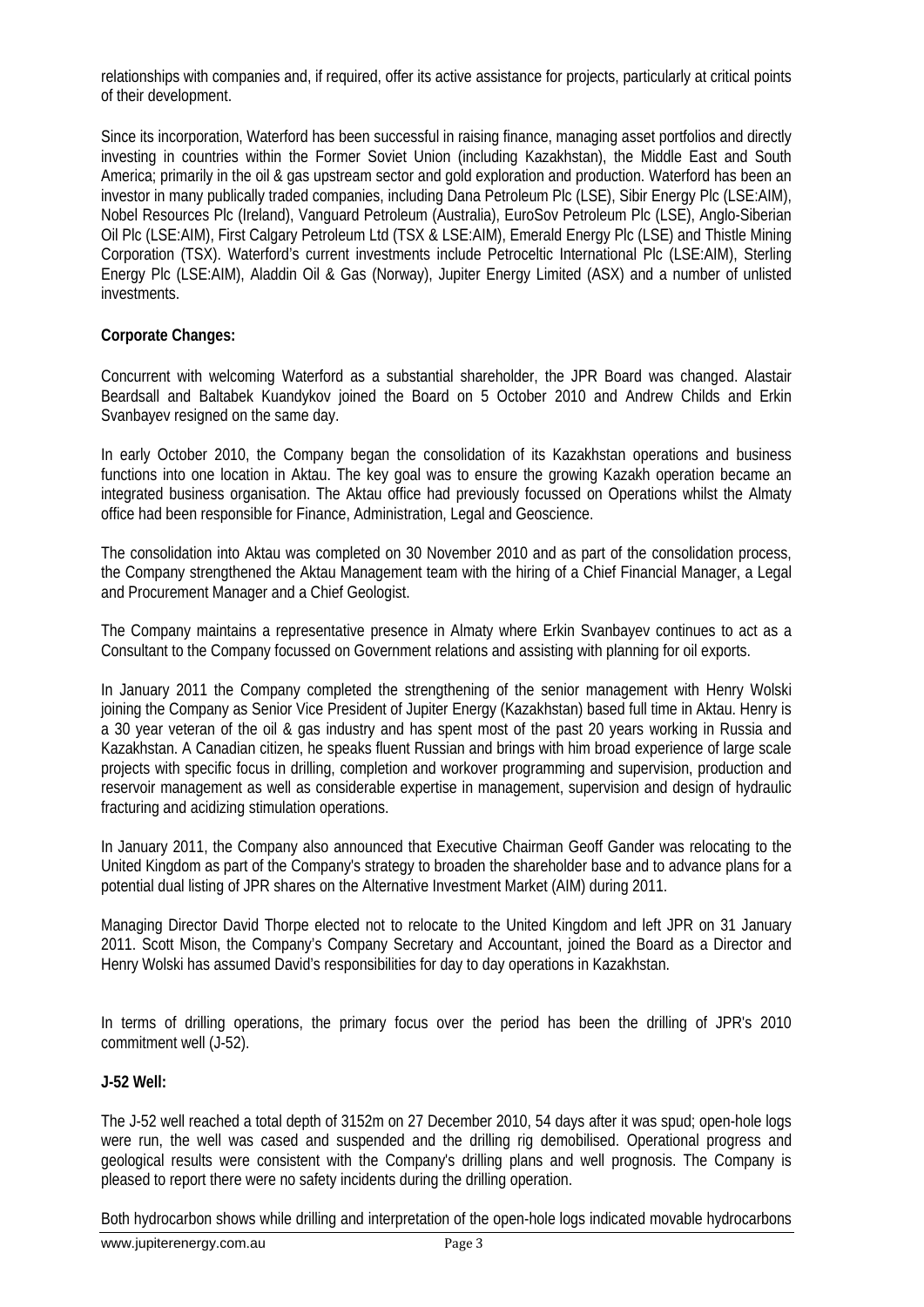in two zones in the well. Each zone was successfully cored and each 9m core contained free, movable oil.

The primary reservoir objective for J-52, the mid-Triassic carbonate reservoir unit, which was successfully tested in J-50, was interpreted in J-52 from 2994m to 3098m (104m) and cored from 2999m to 3008m (9m). Preliminary open-hole log interpretations indicated approximately 60% net pay which is typical for the Mangistau area.

71m of the mid-Triassic was perforated under balance with tubing conveyed guns and then stimulated using 138m3 of 15% Hydrochloric (HCl) acid; the well was swabbed to recover the spent acid prior to commencing an extended production test and the Company will update shareholders on the results of testing operations when they become vailable.

During 1st quarter of 2011 the Company intends to commence a 90-day production test on the J-52 mid-Triassic reservoir - the maximum period allowed by the Government. The well will then be shut in and an application for a Trial Production Licence for the mid-Triassic reservoir will be made to the relevant Government authorities.

The Company has signed an oil sales agreement with a local oil trader to purchase oil produced during the production testing period.

The Z-sand is the secondary reservoir objective for J-52. The zone was interpreted from open-hole logs to have a gross interval from 2853m to 2882m (29m). This reservoir was cored from 2855m to 2864m (9m). Open-hole log analysis calculated approximately 9m of net pay which is most likely oil saturated.

The reservoir is very similar to an as yet Z-sand untested zone in the J-50 well and also correlates to the Ju-XIII reservoir in NWZ#2 which tested oil in 1969 and more recently during swabbing operations. The age of this interval will be determined by paleontological dating however, for the moment, it has been named the Z-sand.

After production testing on the Triassic has been completed, the Company will move to perforate and test the Z sand. Independent reserve calculations are currently being carried out by Senergy Limited (Senergy) on the Mid Triassic reservoir and will also be carried out on the Z-sand after flow rates from that reservoir have been established.

Production testing of the Z-sand is expected to commence during the 3rd quarter of 2011.

# **J-50 Well:**

The J-50 well completed the 3 month maximum production test period permitted under the Kazakh regulations on 31 August 2010 and the well has remained shut in since this time. The Company is now in the process of applying for a Trial Production Licence (TPL) for J-50; this has involved the preparation and submission of studies to the Government authorities to process the TPL application.

#### **NWZ#2 Well:**

In November 2010 the Company announced that it had suspended work on the well until after the results of J-52 had been processed. It is expected work will recommence on NWZ#2 after the results of flow testing the J-52 Z-Sand;this is expected to be in the 3rd quarter of 2011.

#### **Block 31 Extension Application:**

The Company has identified prospective exploration acreage adjacent to the boundary of Block 31 and applied for an extension to Block 31. An update on the progress of this application is expected during the first quarter of 2011.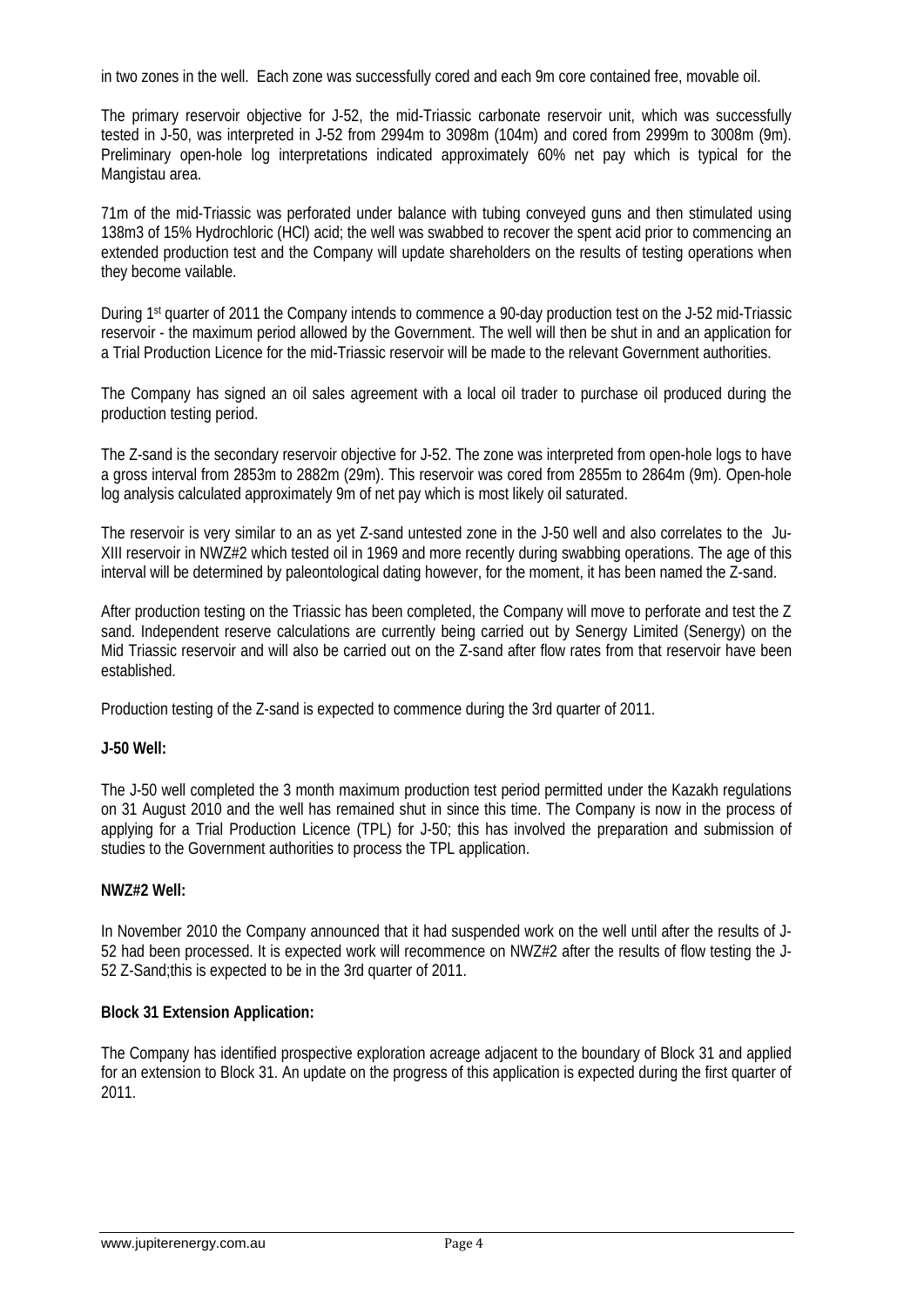#### **Independent Reserves and Resource report:**

The Company appointed Senergy during the period to conduct an independent assessment of the reserves and resources of Block 31; Senergy completed a similar independent review of Block 31 in January 2010.

The 2011 assessment will be based on data obtained from the J-50 and J-52 wells and additional cased hole logging data acquired on the NWZ#2 well in 2010. The new reserve and resource estimates for the Triassic reservoir are expected to be undertaken during the first quarter of 2011 and will be announced as soon as the work has been completed by Senergy.

#### **Summary:**

The past nine months have been, , transformational for the Company. The lessons learnt from J-50 have led to a far more effective drilling campaign for J-52; furthermore the structural changes made at both the Board and Operations level are proving to be extremely productive in relation to the efficiency and effectiveness of operations in general.

Positive results over the coming months will be crucial to maintaining momentum as the Company considers a dual listing of its shares in London later in 2011.

# **Subsequent Events: Changes to Organisational and Capital Structure**

- Managing Director, David Thorpe resigned effective 31 January 2011. Mr. Thorpe's remaining 10,000,000 performance rights expiring on 31 December 2011 (5,000,000) and 31 December 2012 (5,000,000) were forfeited as a result of his resignation.
- Scott Mison was appointed executive director on 31 January 2011.
- 10,000,000 unlisted options exercisable at \$0.08 on 30 June 2011 were cancelled after being forfeited.

#### *Auditor's Independence Declaration*

In accordance with section 307C of the Corporations Act 2001, the Directors have obtained a declaration of independence from Ernst & Young, the consolidated entity's auditors. The independence declaration is included at page 6 of the financial report.

Dated at West Perth on 15 March 2011.

This report is signed in accordance with a resolution of the Board of Directors.

**G A Gander Executive Chairman/CEO**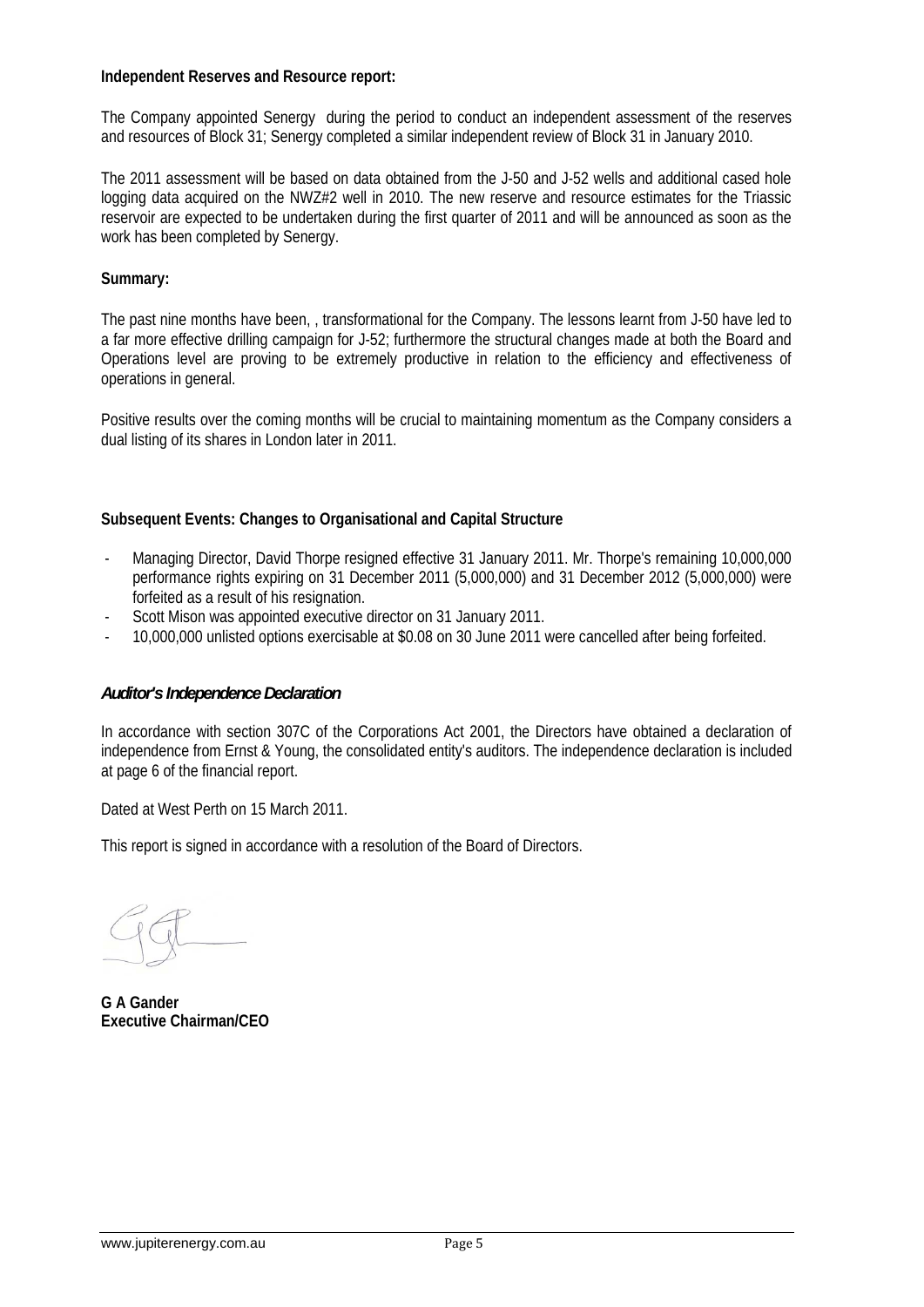

Ernst & Young Building 11 Mounts Bay Road Perth WA 6000 Australia GPO Box M939 Perth WA 6843

Tel: +61 8 9429 2222 Fax: +61 8 9429 2436 www.ey.com/au

# **Auditor's Independence Declaration to the Directors of Jupiter Energy Limited**

In relation to our review of the half-year financial report of Jupiter Energy Limited for the year ended 31 December 2010, to the best of my knowledge and belief, there have been no contraventions of the auditor independence requirements of the *Corporations Act 2001* or any applicable code of professional conduct.

Embl # Joury

Ernst & Young

R J Curtin Partner Perth 15 March 2011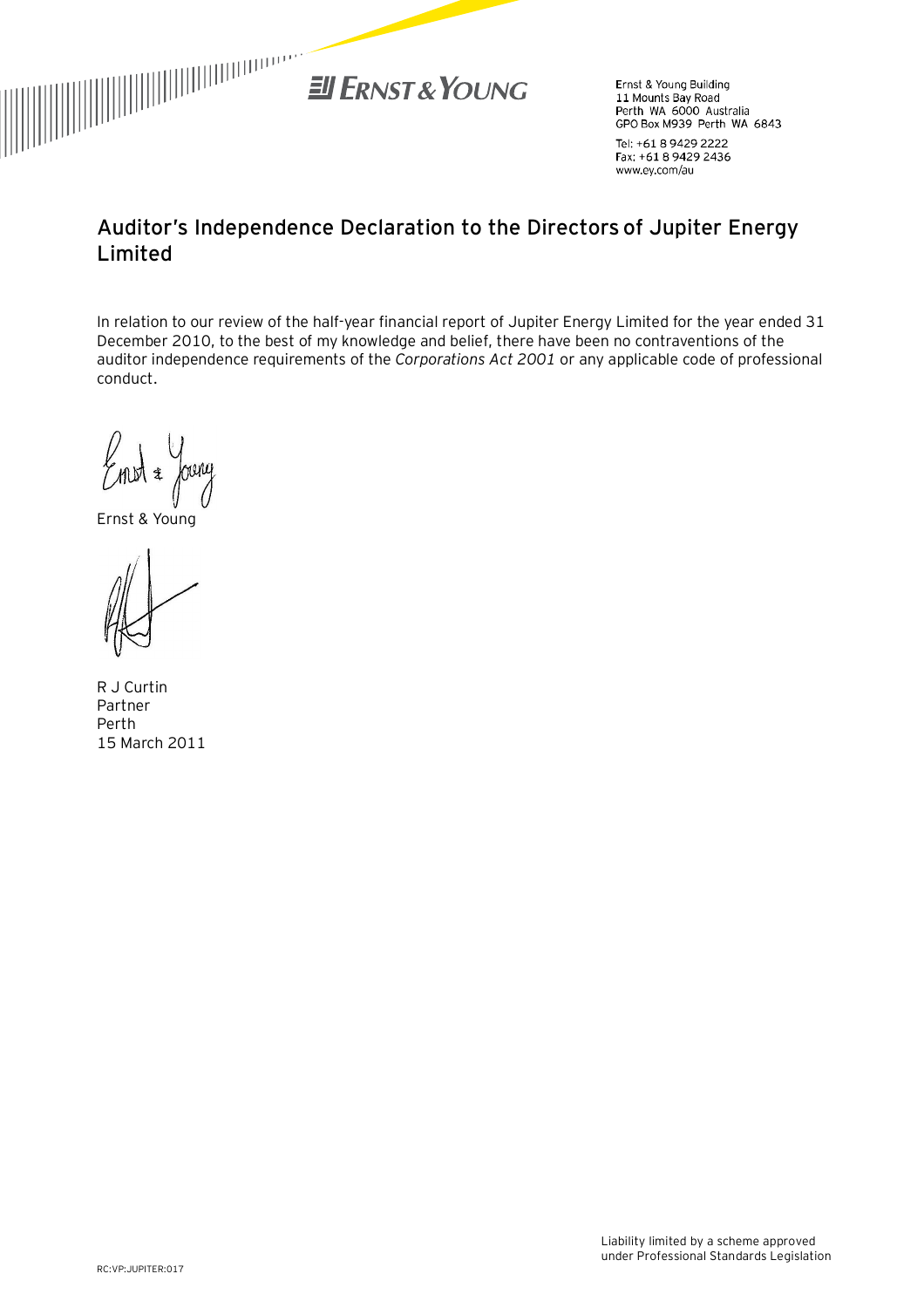

Frnst & Young Building 11 Mounts Bay Road Perth WA 6000 Australia GPO Box M939 Perth WA 6843

Tel: +61 8 9429 2222 Fax: +61 8 9429 2436 www.ey.com/au

To the members of Jupiter Energy Limited

# **Report on the Half Year Financial Report**

We have reviewed the accompanying half-year financial report of Jupiter Energy Limited, which comprises the statement of financial position as at 31 December 2010, the statement of comprehensive income, statement of changes in equity and statement of cash flows for the half-year ended on that date, notes comprising a summary of significant accounting policies and other explanatory information, and the directors' declaration of the consolidated entity comprising the company and the entities it controlled at the half-year end or from time to time during the half-year.

# Directors' Responsibility for the Half Year Financial Report

The directors of the company are responsible for the preparation of the half-year financial report that gives a true and fair view in accordance with Australian Accounting Standards and the *Corporations Act 2001* and for such internal controls as the directors determine are necessary to enable the preparation of the half-year financial report that is free from material misstatement, whether due to fraud or error.

# Auditor's Responsibility

Our responsibility is to express a conclusion on the half-year financial report based on our review. We conducted our review in accordance with Auditing Standard on Review Engagements ASRE 2410 *Review of a Financial Report Performed by the Independent Auditor of the Entity*, in order to state whether, on the basis of the procedures described, we have become aware of any matter that makes us believe that the financial report is not in accordance with the *Corporations Act 2001* including: giving a true and fair view of the consolidated entity's financial position as at 31 December 2010 and its performance for the half-year ended on that date; and complying with Accounting Standard AASB 134 *Interim Financial Reporting* and the *Corporations Regulations 2001*. As the auditor of Jupiter Energy Limited and the entities it controlled during the half-year, ASRE 2410 requires that we comply with the ethical requirements relevant to the audit of the annual financial report.

A review of a half-year financial report consists of making enquiries, primarily of persons responsible for financial and accounting matters, and applying analytical and other review procedures. A review is substantially less in scope than an audit conducted in accordance with Australian Auditing Standards and consequently does not enable us to obtain assurance that we would become aware of all significant matters that might be identified in an audit. Accordingly, we do not express an audit opinion.

# Independence

In conducting our review, we have complied with the independence requirements of the *Corporations Act 2001*. We have given to the directors of the company a written Auditor's Independence Declaration, a copy of which is included in the Directors' Report.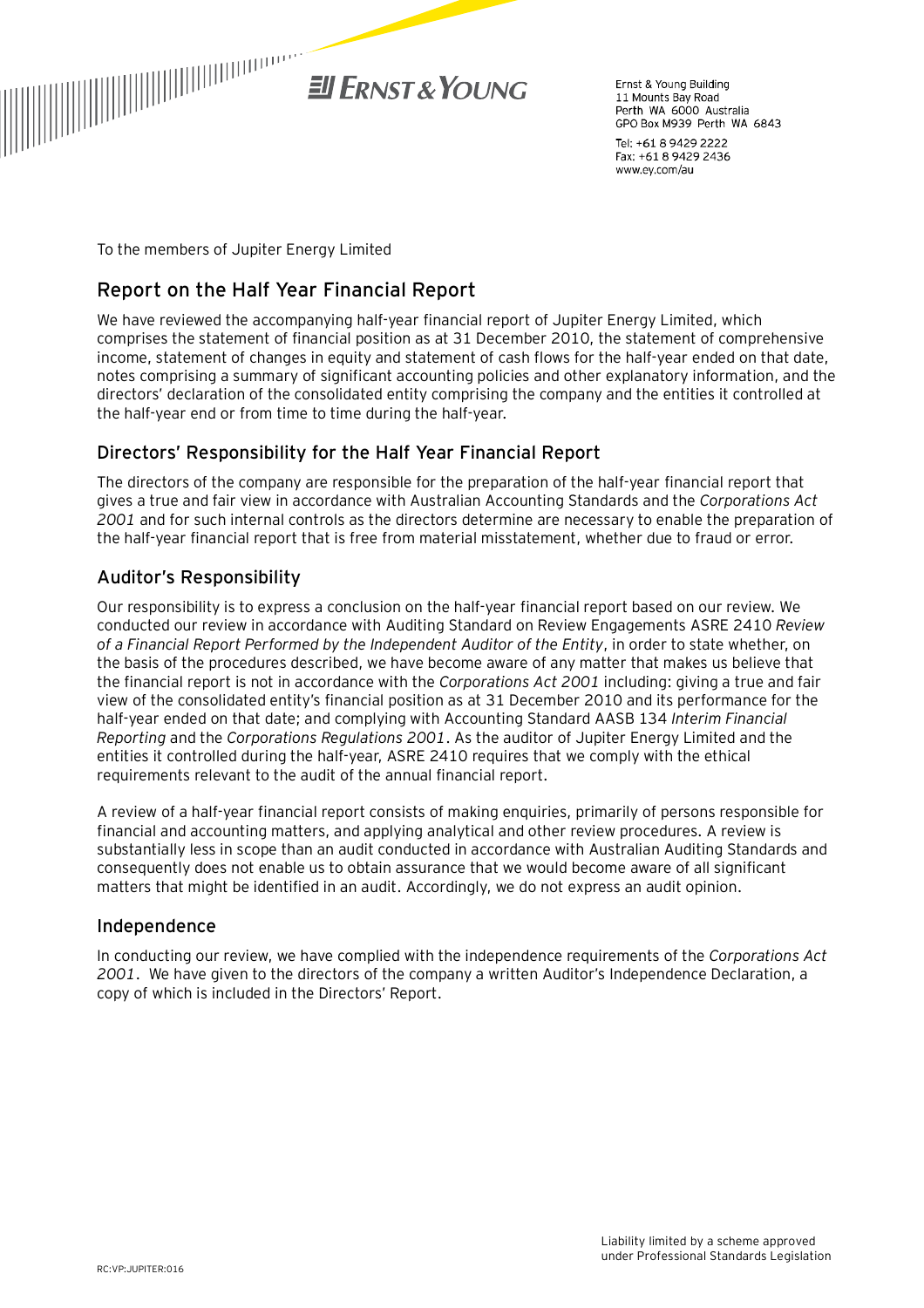

# Conclusion

Based on our review, which is not an audit, we have not become aware of any matter that makes us believe that the half-year financial report of Jupiter Energy Limited is not in accordance with the *Corporations Act 2001*, including:

- (i) giving a true and fair view of the consolidated entity's financial position as at 31 December 2010 and of its performance for the half-year ended on that date; and
- (ii) complying with Accounting Standard AASB 134 *Interim Financial Reporting* and the *Corporations Regulations 2001*.

Embl # Joury

Ernst & Young

R J Curtin Partner Perth 15 March 2011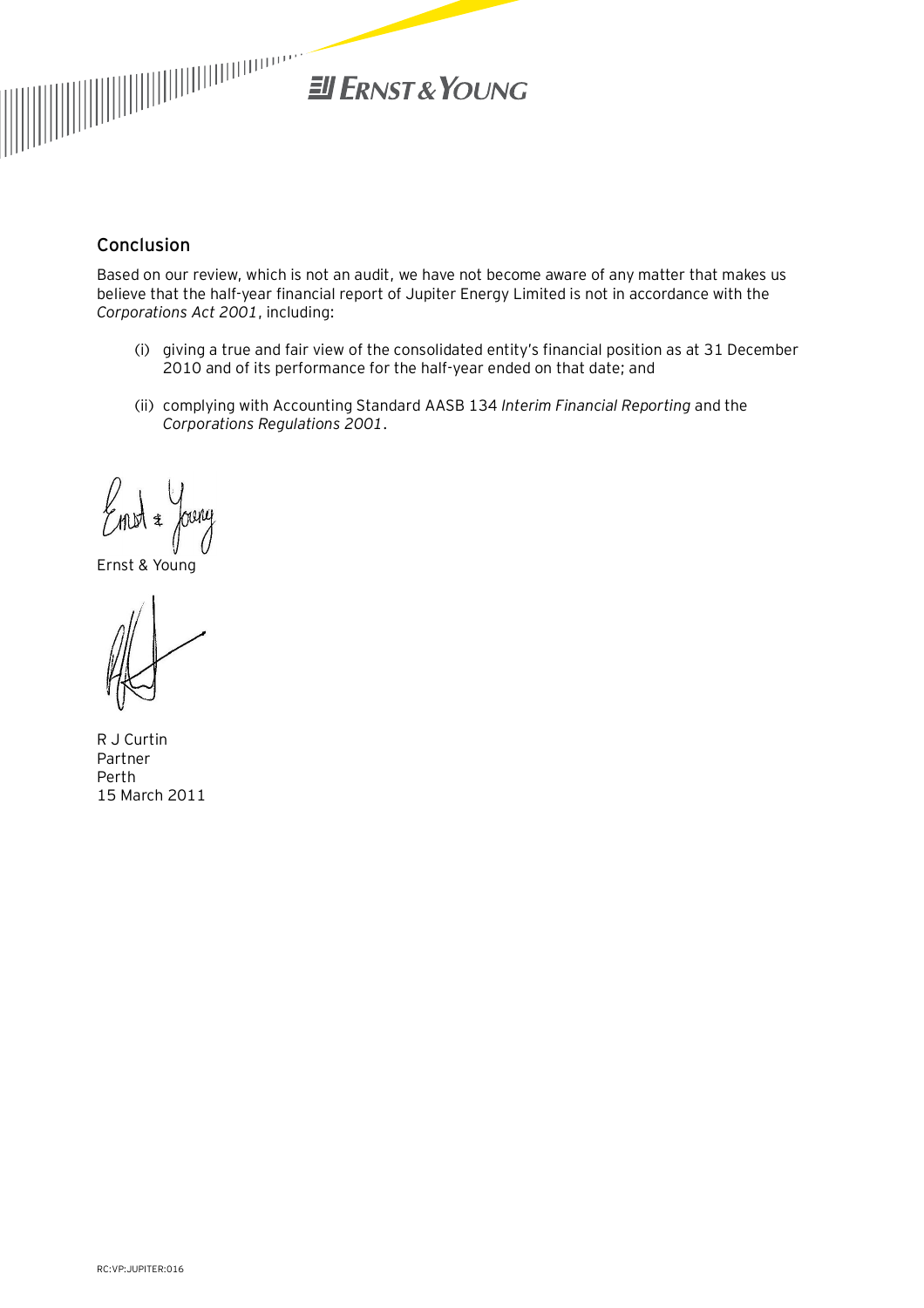#### **DIRECTORS' DECLARATION**

In accordance with a resolution of the Directors of Jupiter Energy Limited, I state that:

In the opinion of the Directors:

- a. The financial statements and notes of the consolidated entity are in accordance with the Corporations Act 2001, including:
	- I. giving a true and fair view of the financial position of the consolidated entity as at 31 December 2010 and the performance for the half-year ended on that date, and
	- II. complying with Accounting Standard AASB 134 "Interim Financial Reporting" and the Corporations Regulations 2001; and
- b. There are reasonable grounds to believe that the company will be able to pay its debts as and when they become due and payable.

This declaration is made in accordance with a resolution of the Board of Directors.

**G A Gander Executive Chairman/CEO** 

Signed in West Perth 15 March 2011.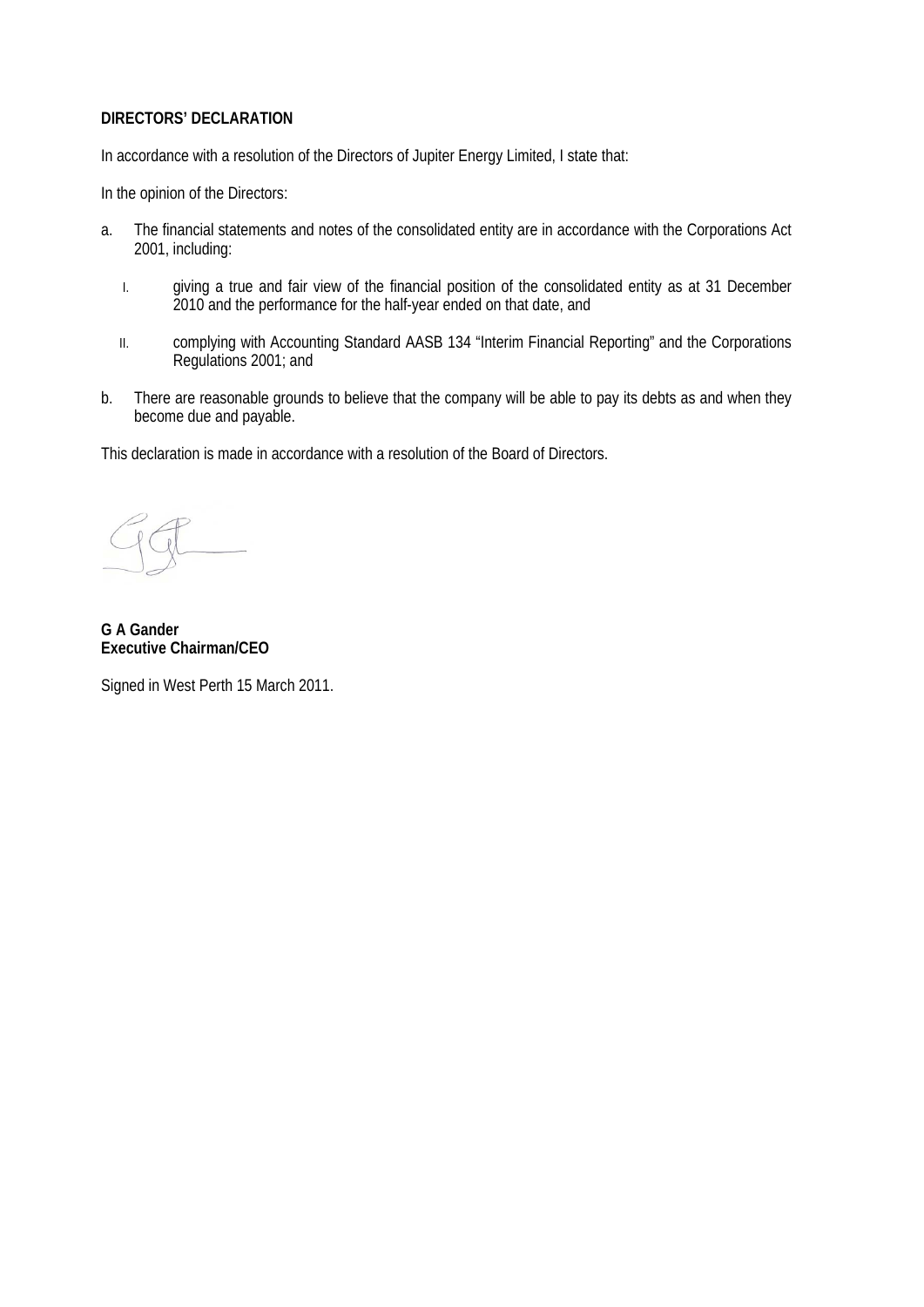# **STATEMENT OF COMPREHENSIVE INCOME FOR THE HALF-YEAR ENDED 31 DECEMBER 2010**

|                                                                                           |                |                                    | <b>Consolidated Entity</b>         |  |
|-------------------------------------------------------------------------------------------|----------------|------------------------------------|------------------------------------|--|
|                                                                                           |                | 6 months to<br>31 December<br>2010 | 6 months to<br>31 December<br>2009 |  |
|                                                                                           | <b>Note</b>    | \$Α                                | \$Α                                |  |
|                                                                                           |                |                                    |                                    |  |
| Interest revenue                                                                          |                | 35,416                             | 4,884                              |  |
| Other income                                                                              | $\overline{4}$ |                                    | 138,075                            |  |
| Administration expenses                                                                   |                | (694, 202)                         | (1,037,442)                        |  |
| Consulting fees                                                                           |                | (285, 465)                         | (167, 723)                         |  |
| Depreciation expenses                                                                     |                | (21, 422)                          | (8, 336)                           |  |
| Employee benefits expense                                                                 |                | (1, 282, 955)                      | (990, 132)                         |  |
| Legal fees                                                                                |                | (57, 695)                          | (13, 369)                          |  |
| Occupancy expenses                                                                        |                | (92, 570)                          | (33,080)                           |  |
| Loss on derivative                                                                        |                | (57, 678)                          |                                    |  |
| Foreign currency loss                                                                     |                | (791, 780)                         |                                    |  |
| <b>Total expenses</b>                                                                     |                | (3, 283, 767)                      | (2,250,082)                        |  |
| Loss before tax                                                                           |                | (3,248,349)                        | (2, 107, 123)                      |  |
| Income tax expense                                                                        |                |                                    |                                    |  |
| Loss after income tax                                                                     |                | (3,248,349)                        | (2, 107, 123)                      |  |
| Other comprehensive income                                                                |                |                                    |                                    |  |
| Foreign currency translation                                                              |                | (3,596,569)                        | (954, 906)                         |  |
| Total comprehensive loss for the period                                                   |                | (6,844,918)                        | (3,062,029)                        |  |
| Loss per share attributable to ordinary equity holders of<br>the parent (cents per share) |                |                                    |                                    |  |
| Basic loss per share                                                                      |                | (0.26)                             | (0.34)                             |  |
| Diluted loss per share                                                                    |                | (0.26)                             | (0.34)                             |  |

*The above Statement of Comprehensive Income should be read in conjunction with the accompanying notes.*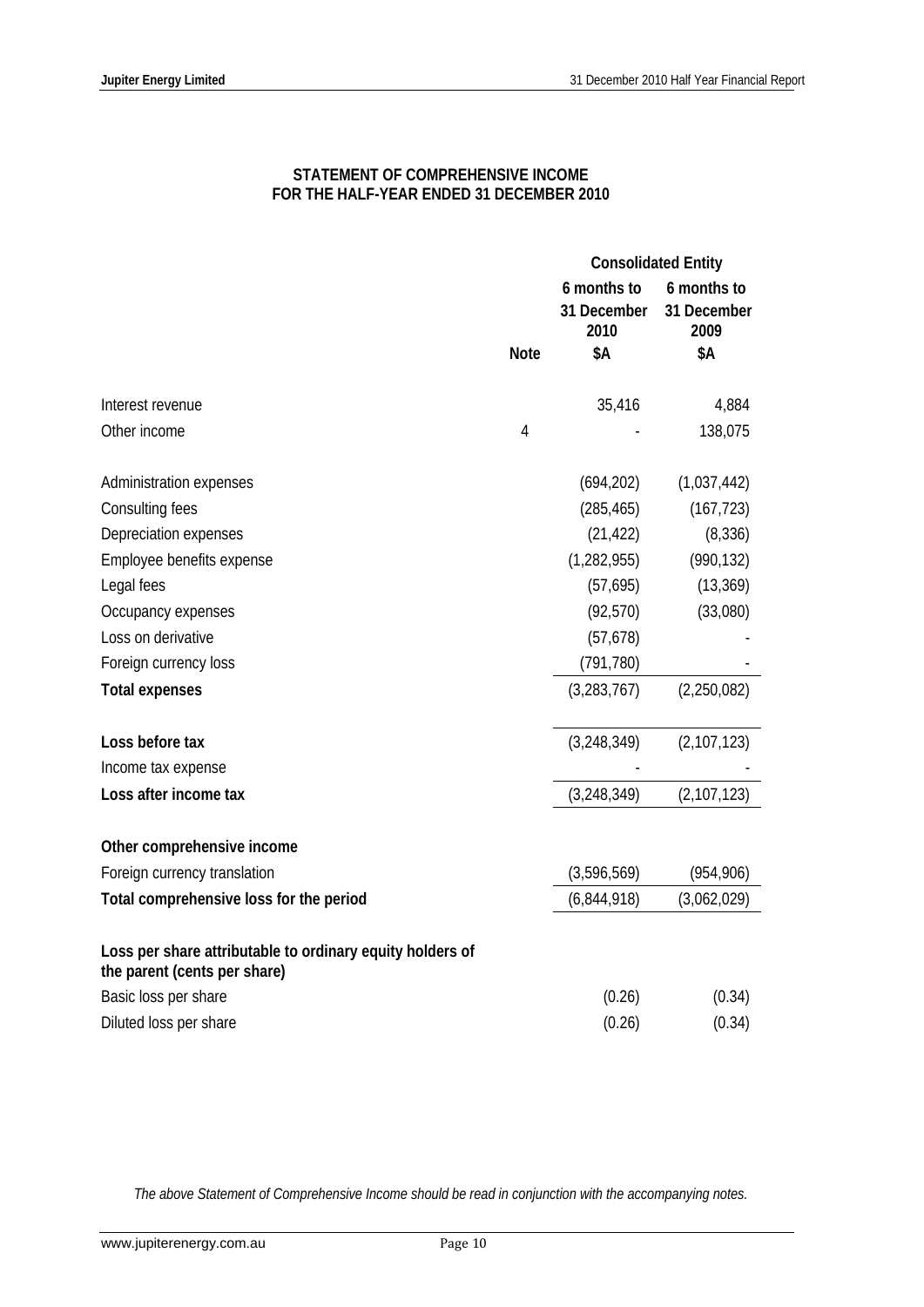#### **STATEMENT OF FINANCIAL POSITION AS AT 31 DECEMBER 2010**

|                                      | <b>Consolidated Entity</b> |                         |                     |
|--------------------------------------|----------------------------|-------------------------|---------------------|
|                                      | <b>Note</b>                | 31 December 2010<br>\$Α | 30 June 2010<br>\$Α |
| <b>Current Assets</b>                |                            |                         |                     |
| Cash and cash equivalents            | 5                          | 8,972,820               | 1,327,806           |
| Trade and other receivables          |                            | 1,220,946               | 973,543             |
| Inventories                          |                            | 179,612                 | 87,497              |
| Other current assets                 |                            | 273,075                 | 148,906             |
| <b>Total Current Assets</b>          |                            | 10,646,453              | 2,537,751           |
| <b>Non Current Assets</b>            |                            |                         |                     |
| Plant and equipment                  |                            | 146,097                 | 144,140             |
| Mineral exploration expenditure      | 6                          | 23,484,636              | 22,282,954          |
| Other financial assets               |                            | 135,752                 | 158,406             |
| <b>Total Non Current Assets</b>      |                            | 23,766,485              | 22,585,500          |
| <b>Total Assets</b>                  |                            | 34,412,938              | 25,123,251          |
| <b>Current Liabilities</b>           |                            |                         |                     |
| Payables                             | 7                          | 1,074,828               | 868,402             |
| Other financial liabilities          | 8                          |                         | 732,369             |
| Provisions                           |                            | 50,163                  | 39,962              |
| <b>Total Current Liabilities</b>     |                            | 1,124,991               | 1,640,733           |
| <b>Non-Current Liabilities</b>       |                            |                         |                     |
| Provisions                           |                            | 204,461                 | 85,713              |
| <b>Total Non-Current Liabilities</b> |                            | 204,461                 | 85,713              |
| <b>Total Liabilities</b>             |                            | 1,329,452               | 1,726,446           |
|                                      |                            |                         |                     |
| <b>Net Assets</b>                    |                            | 33,083,486              | 23,396,805          |
| <b>Equity</b>                        |                            |                         |                     |
| Contributed equity                   | 9                          | 60,727,833              | 44,681,247          |
| Share based payments reserve         |                            | 3,649,922               | 3,164,908           |
| Foreign currency translation reserve |                            | (4,737,871)             | (1, 141, 302)       |
| <b>Accumulated losses</b>            |                            | (26, 556, 398)          | (23, 308, 048)      |
| <b>Total Equity</b>                  |                            | 33,083,486              | 23,396,805          |

*The above Statement of Financial Position should be read in conjunction with the accompanying notes.*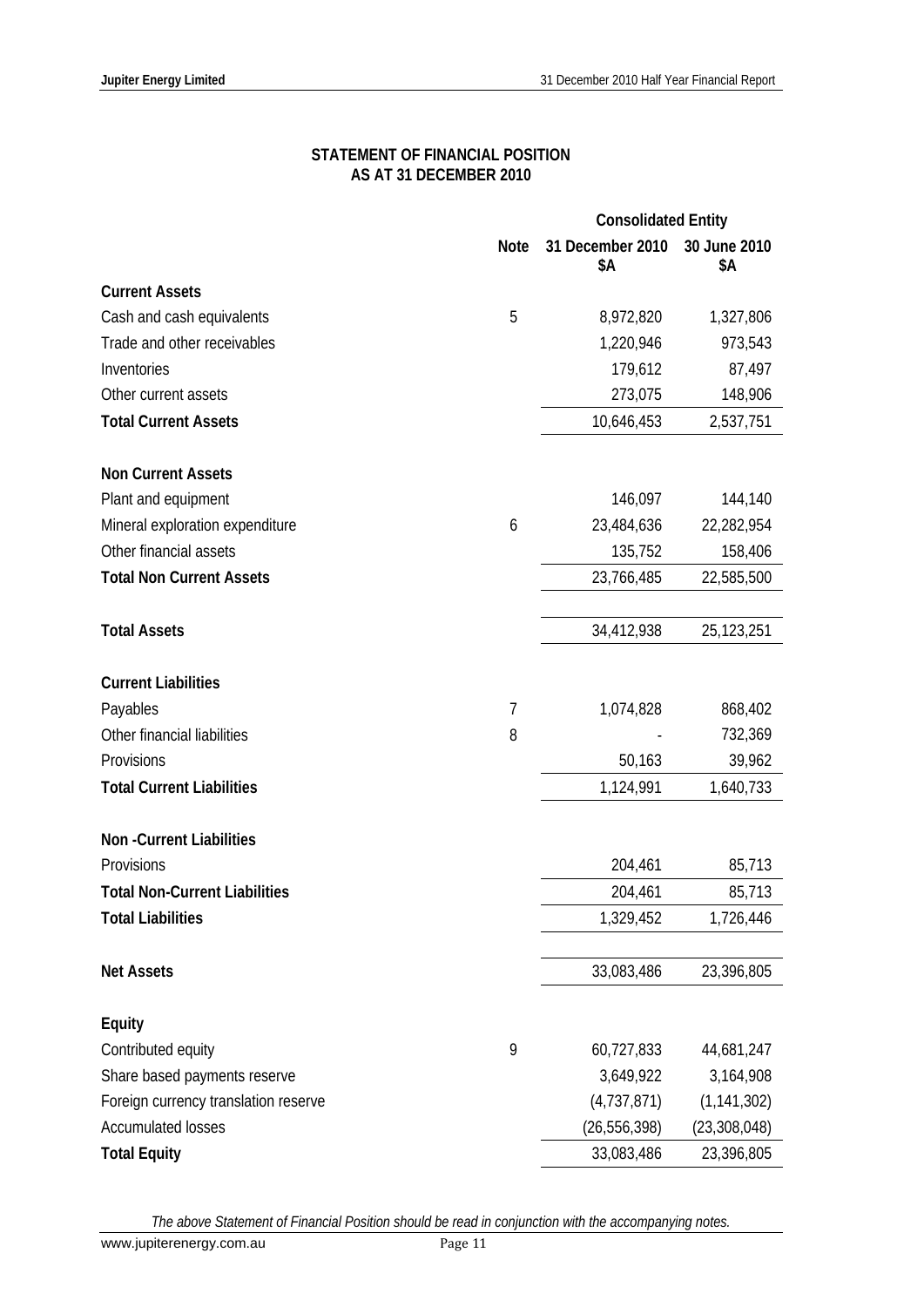| <b>CONSOLIDATED</b>                                  | <b>Issued Capital</b> | Share based<br>payment<br>reserve | Foreign<br>currency<br>translation | Accumulated<br>Losses | <b>Total Equity</b>          |
|------------------------------------------------------|-----------------------|-----------------------------------|------------------------------------|-----------------------|------------------------------|
|                                                      | \$Α                   | \$Α                               | reserve<br>\$Α                     | \$Α                   | \$Α                          |
| As at 1 July 2010                                    | 44,681,247            | 3,164,908                         | (1, 141, 302)                      | (23, 308, 049)        | 23,396,805                   |
| Loss for the period<br>Other comprehensive<br>income |                       |                                   | (3,596,569)                        | (3,248,349)           | (3, 248, 349)<br>(3,596,569) |
| Total comprehensive<br>income                        |                       |                                   | (3,596,569)                        | (3, 248, 349)         | 16,551,887                   |
| Share based payments                                 |                       | 485,014                           |                                    |                       | 485,014                      |
| Shares issued                                        | 16,682,381            |                                   |                                    |                       | 16,682,381                   |
| Cost of share issue                                  | (635, 795)            |                                   |                                    |                       | (635, 795)                   |
| As at 31 December 2010                               | 60,727,833            | 3,649,922                         | (4,737,871)                        | (26, 556, 398)        | 33,083,486                   |
|                                                      |                       |                                   |                                    |                       |                              |
| As at 1 July 2009                                    | 29,720,713            | 922,899                           | (749, 931)                         | (17, 795, 978)        | 12,097,703                   |
| Loss for the period                                  |                       |                                   |                                    | (2, 107, 123)         | (2, 107, 123)                |
| Other comprehensive<br>income                        |                       |                                   | (954, 906)                         |                       | (954, 906)                   |
| Total comprehensive<br>income                        | 29,720,713            |                                   | (954, 906)                         | (2, 107, 123)         | 9,035,674                    |
| Share based payments                                 |                       | 735,991                           |                                    |                       | 735,991                      |
| Shares issued                                        | 7,237,204             |                                   |                                    |                       | 7,237,204                    |
| Cost of share issue                                  | (46, 722)             |                                   |                                    |                       | (46, 722)                    |
| As at 31 December 2009                               | 36,911,195            | 1,658,891                         | (1,704,837)                        | (19,903,101)          | 16,962,148                   |

# **STATEMENT OF CHANGES IN EQUITY FOR THE HALF-YEAR ENDED 31 DECEMBER 2010**

*The above Statement of Changes in Equity should be read in conjunction with the accompanying notes.*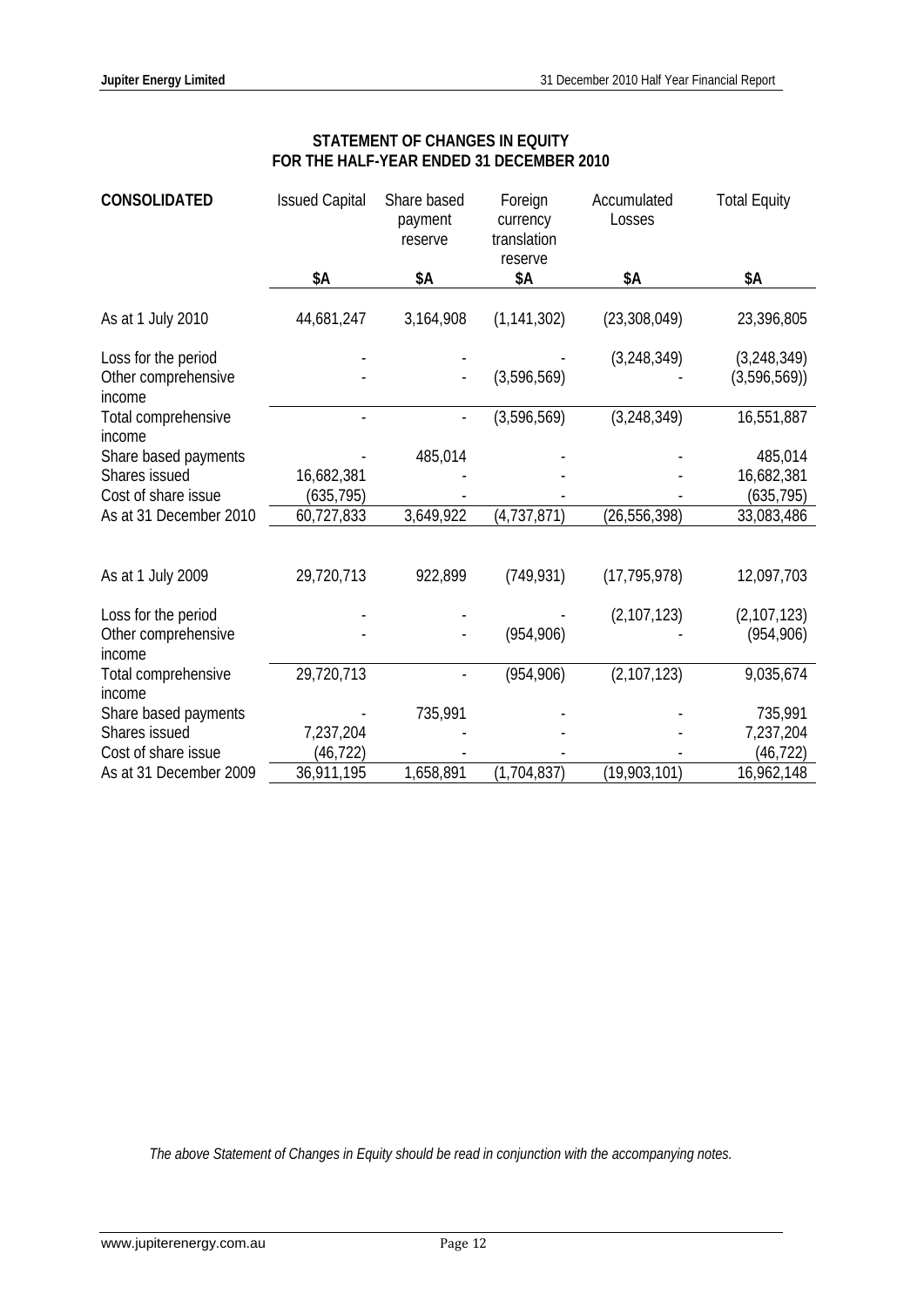#### **STATEMENT OF CASH FLOWS FOR THE HALF-YEAR ENDED 31 DECEMBER 2010**

|                                               | <b>Consolidated Entity</b>                |                                           |
|-----------------------------------------------|-------------------------------------------|-------------------------------------------|
|                                               | 6 months to<br>31 December<br>2010<br>\$Α | 6 months to<br>31 December<br>2009<br>\$Α |
| Cash flows from operating activities          |                                           |                                           |
| Receipts from customers                       |                                           | 12,895                                    |
| Payments to suppliers and employees           | (2, 191, 037)                             | (1,903,895)                               |
| Interest received                             | 35,417                                    | 4,884                                     |
| Net cash (used in) operating activities       | (2, 155, 620)                             | (1,886,116)                               |
| Cash flows from investing activities          |                                           |                                           |
| Payments for exploration expenditure          | (5, 412, 758)                             | (4,342,377)                               |
| Payments for plant and equipment              | (23, 379)                                 | (19,636)                                  |
| Net cash (used in) investing activities       | (5,436,137)                               | (4,362,013)                               |
| Cash flows from financing activities          |                                           |                                           |
| Proceeds from issue of shares                 | 16,672,381                                | 7,237,204                                 |
| Transaction costs from issue of shares        | (625, 795)                                | (46, 722)                                 |
| Net cash provided by financing activities     | 16,046,586                                | 7,190,482                                 |
| Net increase/(decrease) in cash held          | 8,454,829                                 | 942,353                                   |
| Cash at the beginning of the financial period | 1,327,806                                 | 1,291,183                                 |
| Foreign exchange gain/(loss)                  | (809, 815)                                | 124,597                                   |
| Cash at the end of the financial period       | 8,972,820                                 | 2,358,133                                 |

*The above Statement of Cash Flows should be read in conjunction with the accompanying notes.*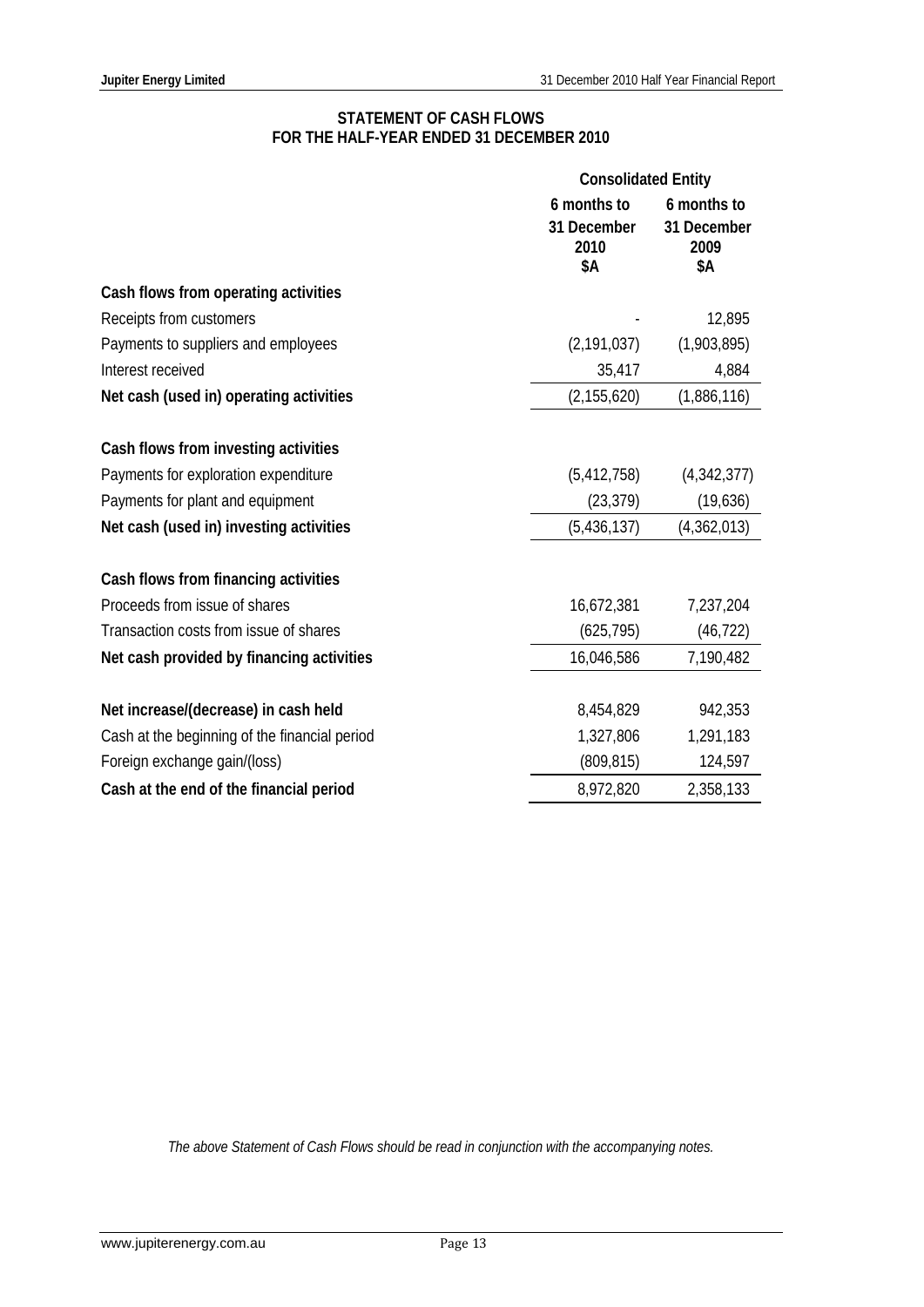# **NOTES TO THE FINANCIAL STATEMENTS**

#### **1. CORPORATE INFORMATION**

The half year financial report of Jupiter Energy Limited for the period 31 December 2010 was authorised for issue in accordance with a resolution of the Directors on 15 March 2011.

Jupiter Energy Limited is a company limited by shares that is incorporated and domiciled in Australia and whose shares are publicly listed on Australian Securities Exchange. The registered office is Level 2, 28 Kings Park Road, West Perth, Western Australia 6005.

# **2. BASIS OF PREPARATION AND ACCOUNTING POLICIES**

#### **(a) Basis of preparation**

This general purpose condensed financial report for the half-year ended 31 December 2010 has been prepared in accordance with AASB 134 *Interim Financial Reporting* and the *Corporations Act 2001.* 

All monetary values are reported in A\$ unless otherwise stated.

The half-year financial report does not include all notes of the type normally included within the annual financial report and therefore cannot be expected to provide as full an understanding of the financial performance, financial position and financing and investing activities of the consolidated entity as the full financial report.

It is recommended that the half-year financial report be read in conjunction with the annual report for the year ended 30 June 2010 and considered together with any public announcements made by Jupiter Energy Limited during the half-year ended 31 December 2010 in accordance with the continuous disclosure obligations of the ASX listing rules.

# **(b) Accounting policies**

The accounting policies adopted in the preparation of the half year financial report are consistent with those followed in the preparation of the Group's financial statements for the year ended 30 June 2010, except as discussed below.

#### **New and amending accounting standards and interpretations**

From 1 July 2010, the Group has adopted the following Standards and Interpretations, mandatory for annual periods beginning on 1 July 2010. Adoption of these standards and interpretations did not have any significant effect on the financial position or performance of the Group

- AASB 2009-5 Further Amendments to Australian Accounting Standards arising from the Annual Improvements Project [AASB 5, 8, 101, 107, 117, 118, 136 & 139]
- AASB 2009-8 Amendments to Australian Accounting Standards Group Cash-settled Share-based Payment Transactions [AASB 2]
- AASB 2009-10 Amendments to Australian Accounting Standards Classification of Rights Issues [AASB 132]
- AASB 2010-3 Amendments to Australian Accounting Standards arising from the Annual Improvements Project [AASB 3, AASB 7, AASB 121, AASB 128, AASB 131, AASB 132 & AASB 139]
- Interpretation 19 Interpretation 19 Extinguishing Financial Liabilities with Equity Instruments

The Group has not elected to early adopt any new standards or amendments that are issued by not yet effective.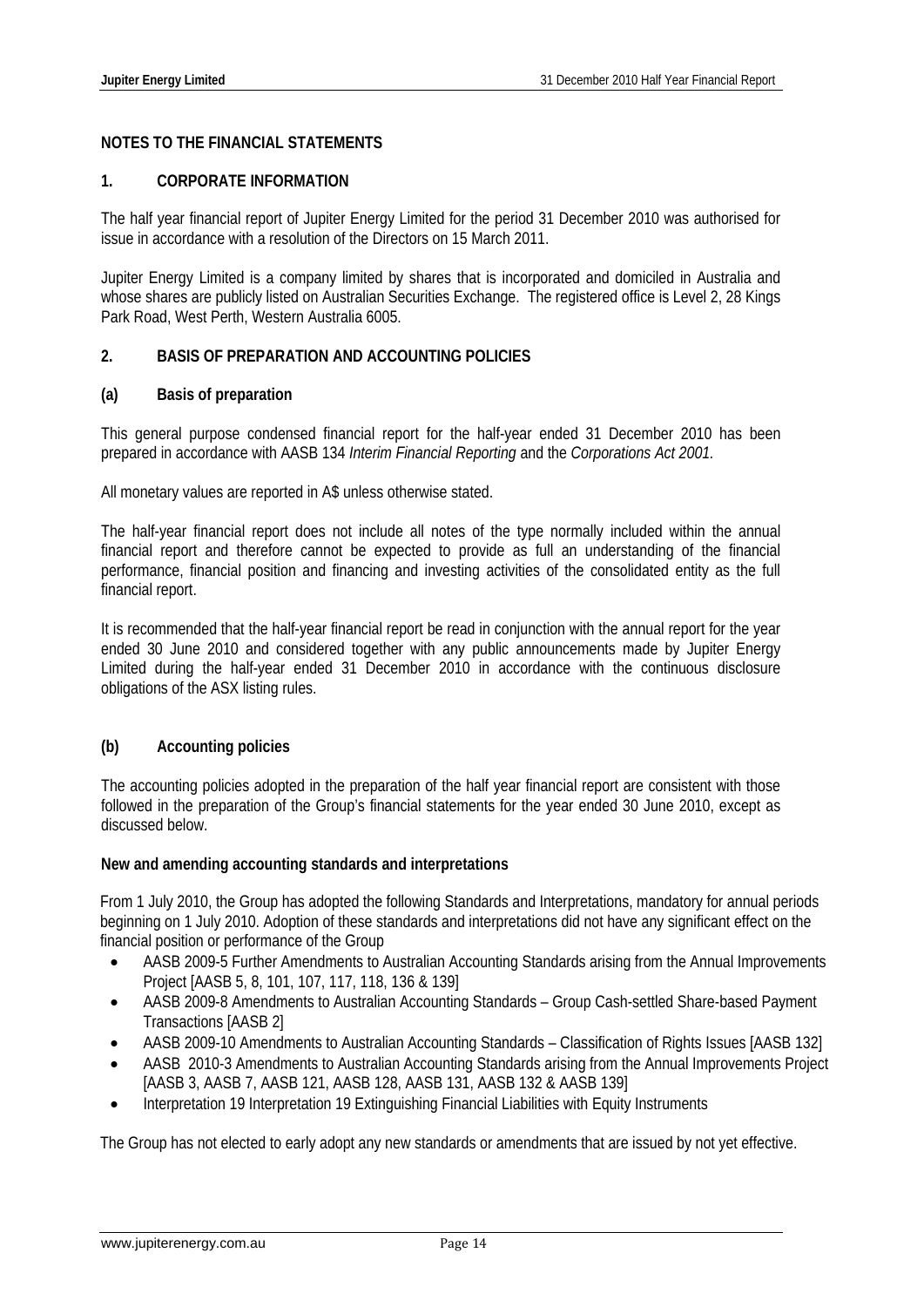# **NOTES TO FINANCIAL STATEMENTS (CONTINUED)**

#### **3. SEGMENT REPORTING**

The Consolidated Entity is exploring for oil and gas in Kazakhstan. Each activity has been aggregated as they have similar economic characteristics and are being conducted in one area of interest. The operations of the Consolidated Entity therefore present one operating segment under AASB 8 Operating Segments.

The accounting policies applied for internal reporting purposes are consistent with those applied in the preparation of the half year financial report.

#### **4. OTHER INCOME**

|                       |                                           | Consolidated                              |  |
|-----------------------|-------------------------------------------|-------------------------------------------|--|
|                       | 6 months to<br>31 December<br>2010<br>\$Α | 6 months to<br>31 December<br>2009<br>\$Α |  |
| Other income          |                                           | 12,895                                    |  |
| Foreign currency gain |                                           | 125,180                                   |  |
|                       |                                           | 138,075                                   |  |

# **5. CASH AND CASH EQUIVALENTS**

|                                                                                                                    | <b>Consolidated Entity</b> |                    |
|--------------------------------------------------------------------------------------------------------------------|----------------------------|--------------------|
|                                                                                                                    | 31 Dec 2010<br>\$Α         | 31 Dec 2009<br>\$A |
| For the purpose of the half year cash flow statement, cash and cash<br>equivalents are comprised of the following: |                            |                    |
| Cash at bank and in hand                                                                                           | 8,967,156                  | 2,352,815          |
| Short-term deposits                                                                                                | 5,664                      | 5,318              |
|                                                                                                                    | 8,972,820                  | 2,358,133          |

# **6. MINERAL EXPLORATION EXPENDITURE**

|                                     | <b>Consolidated Entity</b> |                    |
|-------------------------------------|----------------------------|--------------------|
|                                     | 31 Dec 2010<br>\$A         | 30 June 2010<br>SΑ |
| Opening balance                     | 22,282,954                 | 15,177,137         |
| <b>Additions</b>                    | 4,487,621                  | 7,839,623          |
| Foreign exchange translation        | (3,285,939)                | (733, 806)         |
| Balance at the end of the half-year | 23,484,636                 | 22,282,954         |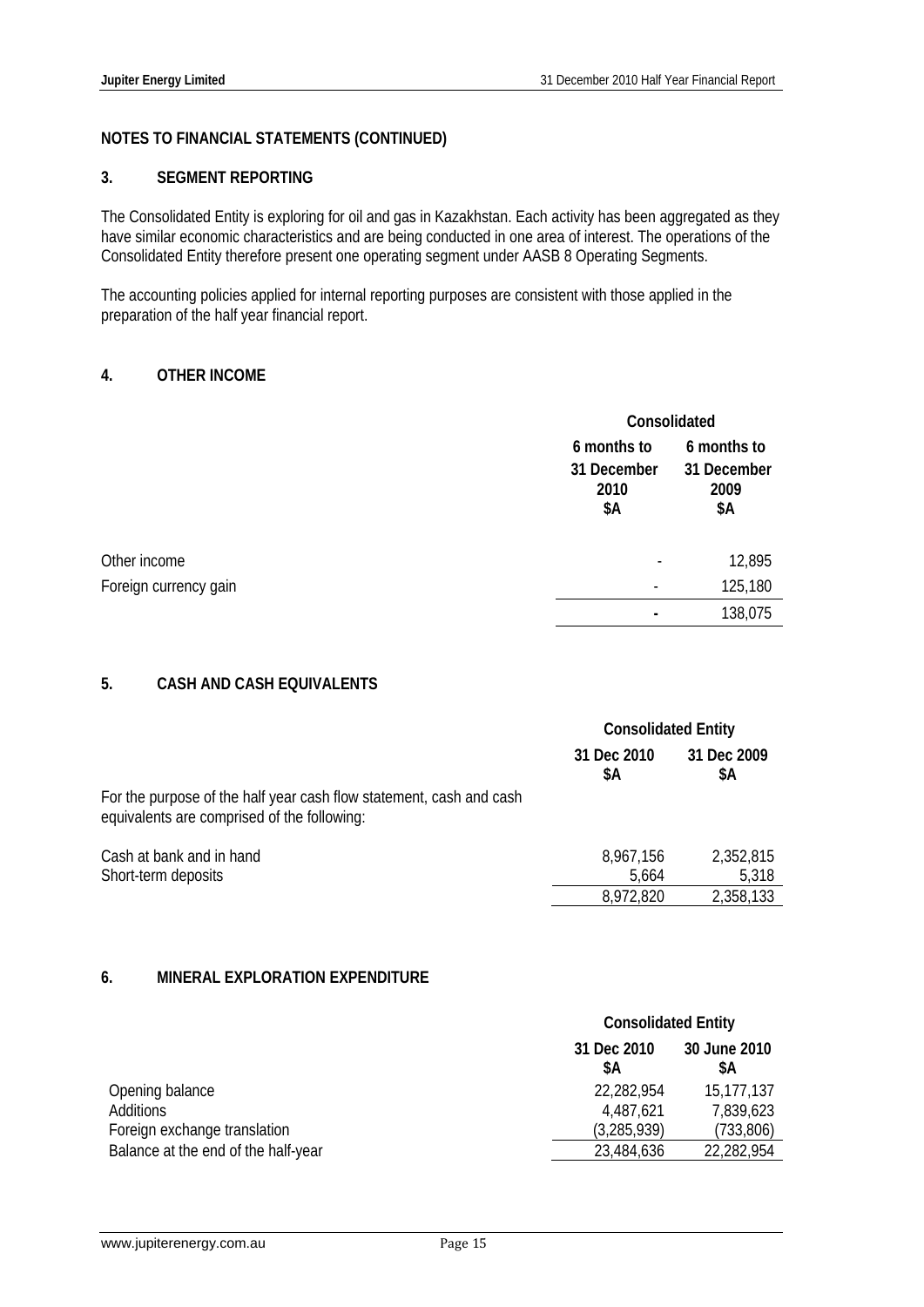# **NOTES TO FINANCIAL STATEMENTS (CONTINUED)**

# **7. OTHER PAYABLES**

|                                          | <b>Consolidated Entity</b> |                     |
|------------------------------------------|----------------------------|---------------------|
|                                          | 31 Dec 2010<br>\$Α         | 30 June 2010<br>\$Α |
| Trade creditors                          | 883,323                    | 837,002             |
| Accrued expenses                         | 58,229                     | 31,400              |
| Other payables                           | 133,276                    |                     |
|                                          | 1,074,828                  | 868,402             |
| 8.<br><b>OTHER FINANCIAL LIABILITIES</b> |                            |                     |
| Biskra payable                           |                            | 732,369             |
|                                          |                            | 732,369             |

On 16 September 2010 the obligation to Biskra was settled in full.

# **9. CONTRIBUTED EQUITY**

|             |                                     | 31 Dec 2010<br>\$Α | 30 June 2010<br>\$Α |
|-------------|-------------------------------------|--------------------|---------------------|
|             | <i>Issued Capital</i>               |                    |                     |
|             | Ordinary shares (a)                 | 60,433,635         | 44,397,049          |
| Options (b) |                                     | 294,198            | 284,198             |
|             |                                     | 60,727,833         | 44,681,247          |
| (a)         | Movements in ordinary share capital |                    |                     |
|             |                                     | No.                | \$Α                 |
|             | Ralance 1 luly 2009                 | 361 860 189        | 29 436 515          |

|     | Balance 1 July 2009                     | 361,860,189   | 29,436,515 |
|-----|-----------------------------------------|---------------|------------|
|     | Issue of shares – rights issue 1 for 1  | 361,860,202   | 7,237,204  |
|     | Issue of shares - share based payment   | 12,500,000    | 587,500    |
|     | Balance 31 December 2009                | 736,220,391   | 37,261,219 |
|     | Share placement at 4.5c                 | 50,000,000    | 2,250,000  |
|     | Share placement at 6.5c                 | 71,707,231    | 4,660,971  |
|     | Issue to Biskra Holdings                | 28,292,769    | 1,216,591  |
|     | Cost of issue                           |               | (991,732)  |
|     | Balance 30 June 2010                    | 886,220,391   | 44,397,049 |
|     | Issue of shares - Placement             | 277, 777, 778 | 7,500,000  |
|     | Issue of shares - Rights issue 1 for 3  | 339,717,817   | 9,172,381  |
|     | <b>Issue to Pursuit Capital</b>         | 7,718,695     |            |
|     | Cost of issue                           |               | (635, 795) |
|     | Balance 31 December 2010                | 1,511,434,681 | 60,433,635 |
| (b) | Movements in options                    |               |            |
|     | Balance 1 July 2009                     | 323,000,000   | 284,198    |
|     | Issue of options – share based payments | 10,000,000    |            |
|     | Balance 31 December 2009                | 333,000,000   | 284,198    |
|     | Expiry of listed options                | (300,000,000) |            |
|     | Balance 30 June 2010                    | 33,000,000    | 284,198    |
|     | Issue of options                        |               | 10,000     |
|     | Balance 31 December 2010                | 33,000,000    | 294,198    |